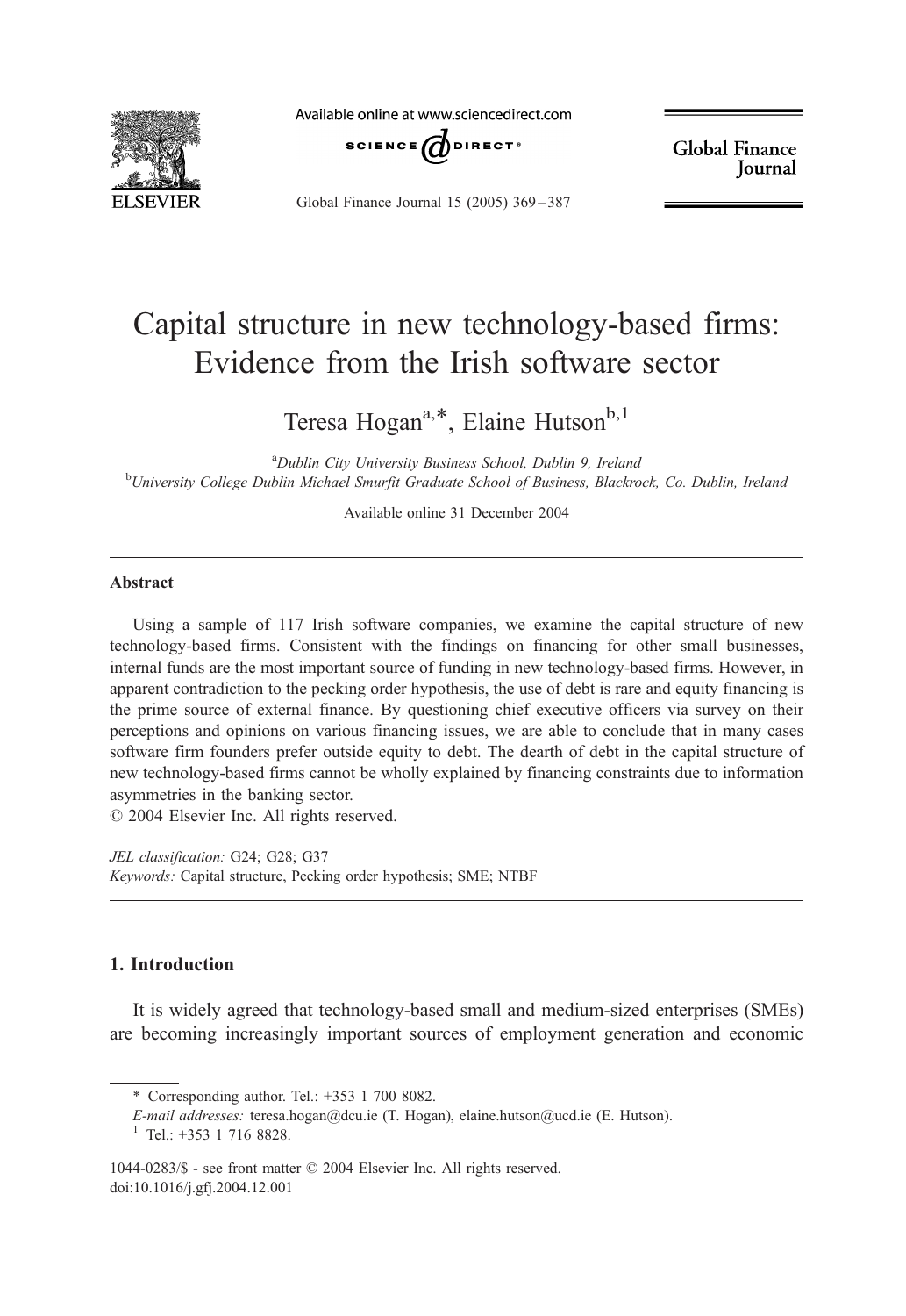growth. These so-called new technology-based firms  $(NTBFs)^2$  are important conduits for translating scientific knowledge into commercial products and processes, and play a vital role in the development and diffusion of innovation. Some of the world's largest technology companies—such as Apple, Dell, Gateway, Intel and Microsoft—all began as NTBFs in the United States less than 30 years ago. Although such 'super-successful' firms are less in evidence in Europe, the [European Commission \(2002\)](#page--1-0) notes that European NTBFs generate significant employment, productivity and economic growth. The financing of NTBFs has consequently become an important issue around the world. A central concern has been that NTBFs may experience financing constraints, especially at start-up, that could impede their ability to grow and develop. Recent interest by policymakers, however, has not been matched by academic research on financing. This is primarily because financial data on NTBFs are not widely available, and ownermanagers of SMEs are often reluctant to reveal private information on the financing of their firms.

In this study we examine the financing of NTBFs using a sample of 117 privately held Irish software companies. Ireland is one of the top two producers of software products in the world.<sup>3</sup> Irish-based manufacturers produce over 40 percent of all packaged software and 60 percent of all business software sold in Europe, and Ireland is the world's largest exporter of software services, generating over  $\epsilon$ 8.5 billion in export revenue in 2000 ([National Informatics Directorate, 2001\)](#page--1-0). This remarkable performance is largely attributable to a number of multinational companies that have made Ireland their centre for European manufacturing and distribution. Over the past three decades, a robust indigenous software industry has grown up alongside the multinationals, engaged primarily in the development of highly specialised software products for export markets. It is these indigenous NTBFs that are the focus of our study. Our survey approach allowed us to source information directly from the founders of these firms on issues such as their motives for being in business, their financial goals, their preferred sources of finance, and their perceptions of asymmetries in debt and venture capital markets.

We begin by presenting the essential features of our sample of indigenous Irish NTBFs—age, size by annual turnover and employment, and sources of finance. We show that, consistent with the pecking order hypothesis (POH) of [Myers \(1984\)](#page--1-0) and [Myers and](#page--1-0) Majluf (1984), internal funds are the most important source of finance. We also find that these NTBFs use outside equity in preference to debt. While this finding appears to contradict the predictions of the POH, which tends to hold for SMEs in general, it corroborates the findings of [Oakey \(1984\)](#page--1-0) and [Roberts \(1990, 1991\)](#page--1-0) for US NTBFs, [Moore \(1994\)](#page--1-0) for NTBFs in the UK, and more recently [Hyytinen and Pajarinen \(2002\)](#page--1-0) for Finnish high-tech firms.

Does this near-absence of debt in the capital structure of Irish NTBFs result from financing constraints? It is well understood that bank lending to SMEs and NTBFs is associated with information asymmetries that give rise to adverse selection and moral

<sup>&</sup>lt;sup>2</sup> NTBFs are defined by [Little \(1977\)](#page--1-0) as independent ventures less than 25 years old that supply a product or service based on the exploitation of an invention or technological innovation.<br><sup>3</sup> Ireland and the United States together accounted for more than 55 percent of OECD software exports in

<sup>2000.</sup>